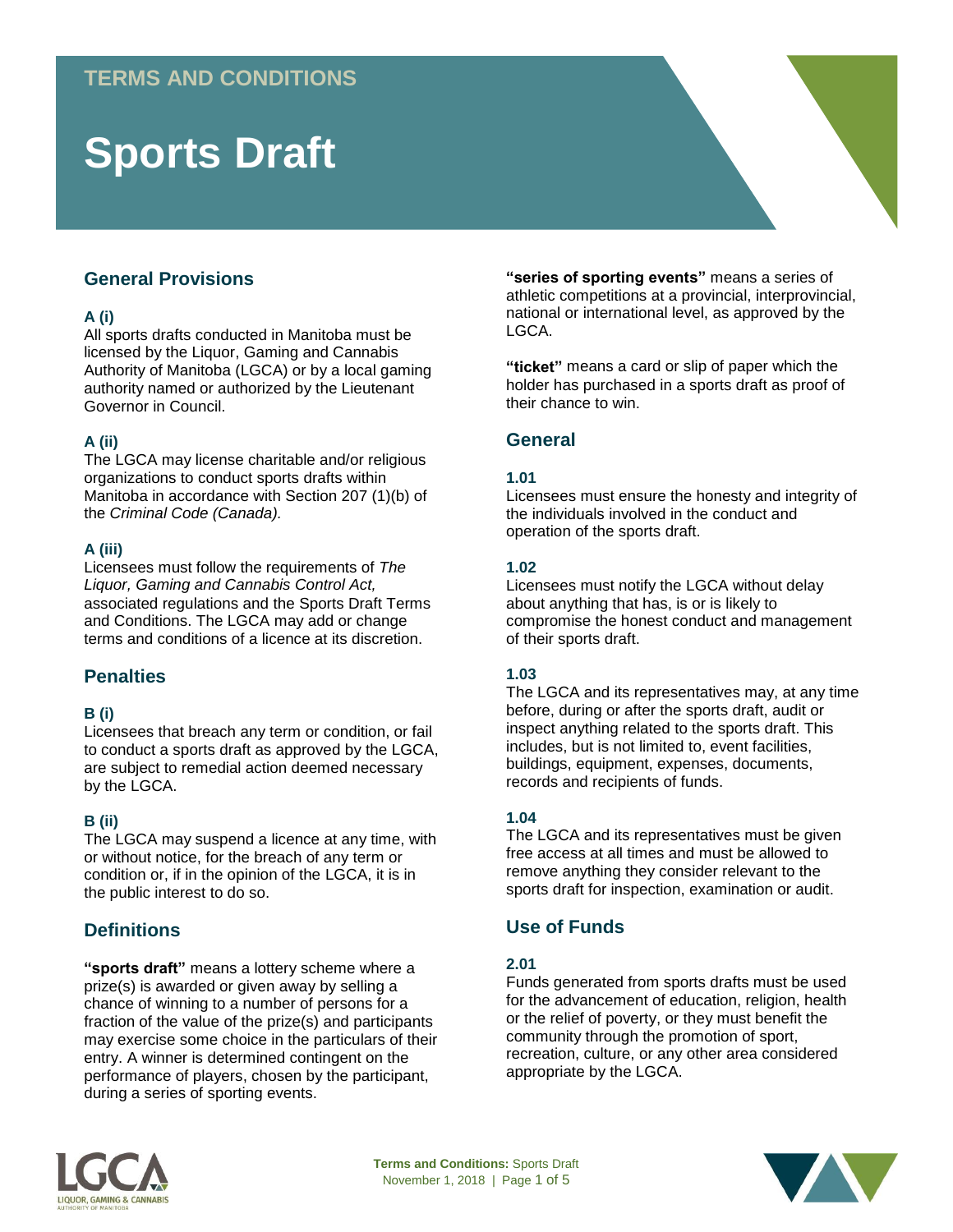## **2.02**

An organization using sports draft funds to purchase, build or renovate real property must ensure the proceeds from the subsequent sale, mortgaging or other disposition of that property (at least an amount equal to the value of funds raised by the sports draft) are used for a charitable or religious purpose.

#### **2.03**

An organization using sports draft funds to purchase, build or renovate property owned by the licensee must have a dissolution clause that comes into effect should the organization fold or wind up. This clause must be included as a specific provision for distribution of assets in the organization's constitution and/or in its articles of incorporation to ensure the organization's assets are used for charitable purposes upon dissolution.

# **2.04**

An organization using sports draft funds for a future capital project may place sports draft funds into an interest-bearing investment or bank account until the organization has sufficient funds to begin the project. Special reporting is required while the funds are invested outside of the organization's lottery bank account.

# **Fees and Expenses**

#### **3.01**

Licence fees are set by the LGCA and must be submitted as required.

#### **3.02**

Only actual and reasonable expenses are allowed and must not exceed 10% of gross anticipated revenue. Prizes, ticket printing and licence fees are not included in this 10% limit.

# **Licence Applications**

#### **4.01**

Applicants must provide all information required on the application form. In addition, the LGCA may request any other information it deems necessary.

#### **4.02**

The LGCA may limit the number of events held by a licensee during any specific time period.

#### **4.03**

Applicants must ensure enough funds are available to award all prizes offered. Applicants may be

required to provide a prize guarantee in a form satisfactory to the LGCA.

#### **4.04**

Licensees or applicants may ask in writing for an exemption from any term or condition and must satisfy the LGCA that compliance with that term or condition would cause them unreasonable hardship.

## **4.05**

Applicants may propose additional rules, procedures, or requirements which will be reviewed and approved as long as they are not inconsistent with the Sports Draft Terms and Conditions or policies established by the LGCA.

# **Tickets**

# **5.01**

Applicants must submit a draft copy of the proposed sports draft ticket with each application. The ticket must be a two-part self-copying form and must include:

- a) the organization's name and address;
- b) the telephone number for inquiries;
- c) the name(s), and the starting and ending dates of the series of sporting events;
- d) the description and value of prizes, and the method in which the prize(s) will be awarded;
- e) the ticket price;
- f) the lottery licence number displayed as LGCA- \_\_\_SD;
- g) the total number of tickets printed;
- h) the ticket number;
- i) the ticket sales closing date;
- j) names of each player, and their team, if applicable;
- k) the purchaser's name, address, telephone number and signature;
- l) the rules for choice of players, point accumulation, method of resolving ties, and final date entries must be received to be eligible for participation;
- m) name of publication in which standings will appear; and,
- n) any other approved rules as specified in 4.05.

Any other format may be submitted for consideration with each application and must be approved in writing by the LGCA.

# **5.02**

Tickets must be consecutively numbered with an identifiable beginning and end.



**Terms and Conditions:** Sports Draft November 1, 2018 | Page 2 of 5

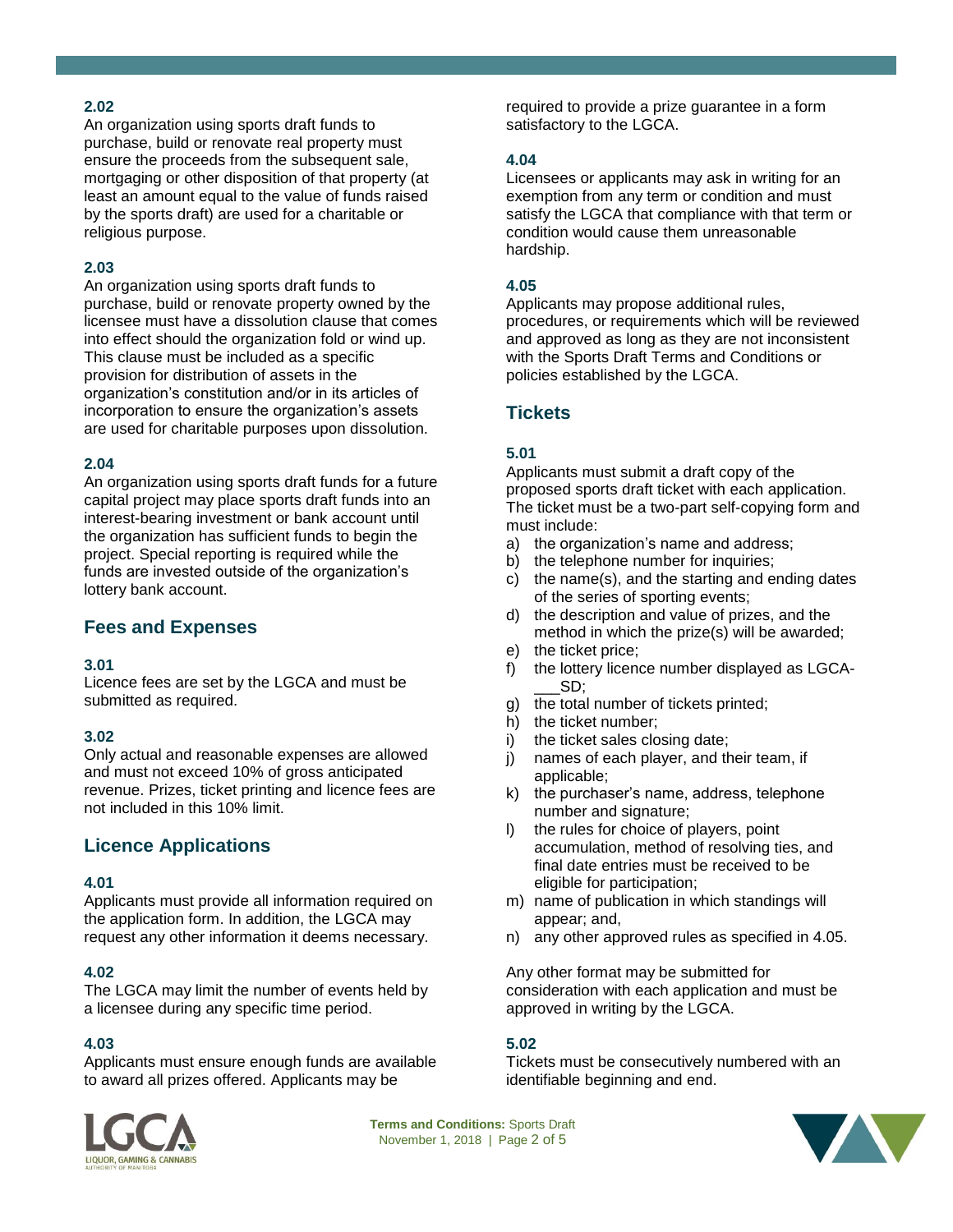# **5.03**

Each sports draft ticket must be sold individually for the price indicated. Multiple discounted prices will only be allowed if a way of ensuring financial accountability is provided in writing by the applicant, and approved in writing by the LGCA.

# **5.04**

Tickets cannot be printed in newspapers or any other type of print media. Order forms to obtain a ticket may be printed. When an order form is used, the rules of the sports draft must be printed with the order form, including rules for late submission of orders or tickets.

# **Conduct**

## **6.01**

A sports draft licence may not be transferred, assigned, lent or borrowed.

#### **6.02**

Licensees must post or have available to potential purchasers during sales or to participants when requested:

- a) a copy of the current licence; and,
- b) the rules for the sports draft (as specified in 4.05).

#### **6.03**

Only sports drafts based on individual players can be licensed.

#### **6.04**

Licensees must establish procedures to ensure each ticket is reviewed upon receipt to verify compliance with sports draft rules.

#### **6.05**

The original ticket must be retained by the purchaser and the copy retained by the licensee.

#### **6.06**

No person can, except in the lawful conduct and management of or lawful participation in the licensed sports draft, deface, damage, separate, alter, place any marking upon or in any way tamper with any ticket, device, equipment or game used in and for the purposes of the licensed sports draft.

## **6.07**

Licensees must submit the following to the LGCA for final approval before ticket sales can begin:

- a) a printed sample ticket identical in content and format to the approved draft ticket including the licence number issued; and,
- b) b a copy of the printer's invoice indicating the total number of tickets printed for the lottery.

#### **6.08**

All sales must cease no later than:

- a) for a regular season, the fourth Friday after the regular season starts;
- b) for a playoff series, before the playoffs start; or,
- c) for any other series of sporting events, on a date approved by the LGCA.

#### **6.09**

If the series of sporting events starts or ends on dates other than anticipated, the sports draft shall be operated on the altered dates of the series of sporting events, except if the series of sporting events is cancelled before it starts. The term of the licence shall accommodate the change in dates.

#### **6.10**

Standings must be based on official statistics provided by the appropriate league office.

#### **6.11**

Persons directly involved in the conduct, management or operation of the sports draft cannot play.

#### **6.12**

Individuals must be eighteen years or older to participate in a sports draft.

#### **6.13**

The approved application, the Sports Draft Terms and Conditions and the approved rules are part of the licence. Any change must be applied for and approved in writing by the LGCA before being advertised or implemented. All approved amendments must be available at each event.

#### **6.14**

Licensees must ensure advertising accurately reflects the approved licence and includes the organization's name and licence number. Advertising of prizes must identify any applicable restrictions.

#### **6.15**

Licensees must not sell or advertise sports draft tickets outside Manitoba.



**Terms and Conditions:** Sports Draft November 1, 2018 | Page 3 of 5

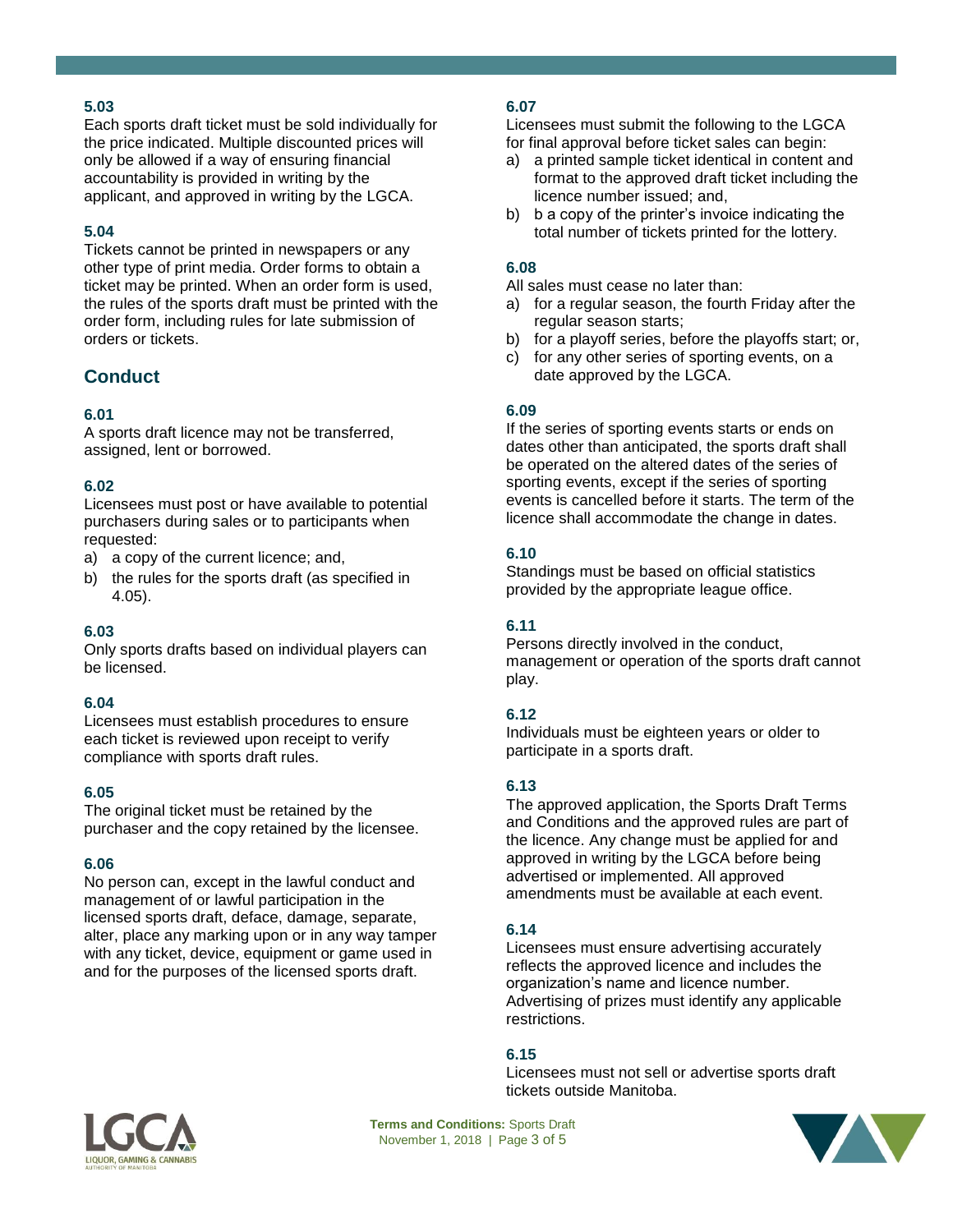# **Prizes and Winners**

#### **7.01**

Sports draft tickets cannot be awarded or given away as a bonus or prize unless a way of ensuring financial accountability is approved by the LGCA.

# **7.02**

All prizes offered in the sports draft must be awarded as approved with the licence.

# **7.03**

Licensees must maintain and make publicly available a list of all entrants and their point scores. For a regular season sports draft, all standings must be published mid-season. Final prize winners' names and point standings must be published within 10 days after the end of the series of sporting events.

# **7.04**

Retail value of all prize(s) must be at least 20% of the approved total ticket value and cannot exceed \$3,000.

## **7.05**

After the publication of winners' names, the licensee must wait two weeks before awarding prizes to allow for any challenges to individual standings. If there is a challenge, the LGCA must be notified before the licensee responds to the challenge, or awards any prizes.

# **7.06**

Winners must be advised of the results of the sports draft within 21 days of publication. This notice must explain how the prize can be claimed.

# **7.07**

Prizes unclaimed after 90 days following publication of the winners' names shall be disposed of by following the order of prize winners as approved with the licence. Licensees must all notify the LGCA in writing of all relevant details of such disposition.

# **7.08**

Licensees must include a list of winners as part of the event records, unless otherwise approved or directed by LGCA.

# **7.09**

Cannabis cannot be given as a prize.

# **Records and Reporting**

## **8.01**

Licensees must maintain complete records of the sports draft. These records must include, but are not limited to:

- a) sales and distribution records;
- b) lists of all entrants and their point standings; and,
- c) lists of winners and final point standings.

# **8.02**

Licensees must keep all records relating to the conduct and operation of a sports draft for at least three years after the expiration of the licence, unless otherwise approved in writing by the LGCA.

# **8.03**

All sports draft revenue must be deposited immediately into a separate lottery bank account. This bank account must be separate from other organizational bank accounts and used for the sole purpose of depositing and disbursing funds earned by conducting LGCA-licensed events.

#### **8.04**

Licensees must make payments directly from their lottery bank account to the providers of goods and services and charitable purposes as approved by the LGCA. All forms of payment from the lottery bank account must be supported by invoices and/or receipts. Cash payment for expenses at an event are only allowed if they are supported by receipts retained with the records for the event.

#### **8.05**

Within 60 days after the final event, licensees must:

- a) disburse all funds as approved with the licence; and,
- b) submit required financial information on approved forms;

unless otherwise approved by the LGCA.

#### **8.06**

Licensees must make available to the public on request, information regarding the charitable use of sports draft revenue.

# **8.07**

Licensees must provide the LGCA with supporting documentation for the use of sports draft revenue upon request. This documentation must include, but is not limited to, invoice copies, receipts and written acknowledgements from each recipient.



**Terms and Conditions:** Sports Draft November 1, 2018 | Page 4 of 5